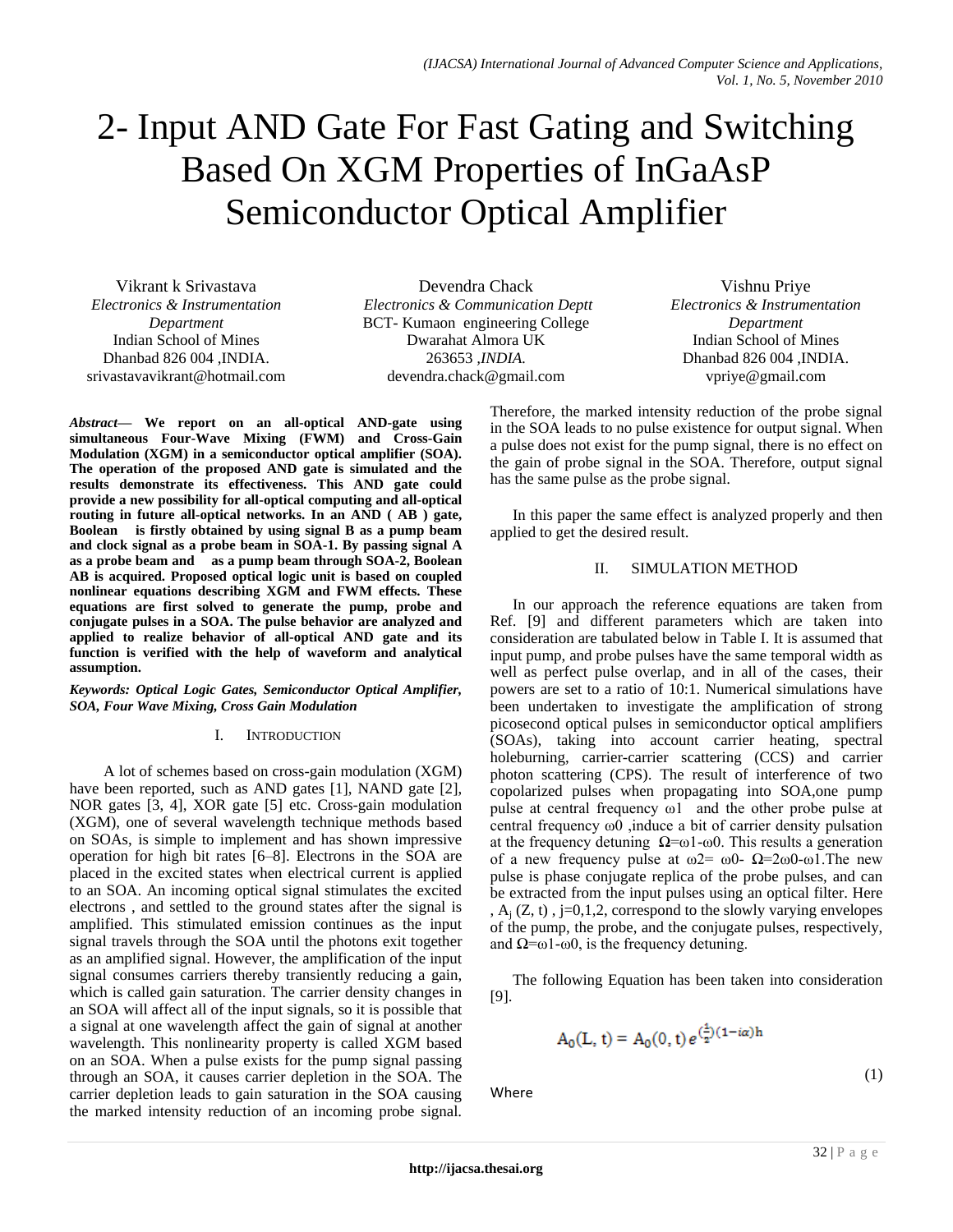$A_0$  (0, t), is the input pump pulse amplitude at any end of SOA,

 $A_0$  (L, t), is input pump pulse amplitude at any length L of SOA,

L is length of SOA. t is time . Rest parameters are already defined in Table I.

$$
A_1(L,t) = A_1(0,t)e^{-\frac{1}{2}[(1-i\alpha)h-\eta_{10}|A_0(0,t)]^2(e^h-1)]}
$$
  
× cosh[( $\frac{1}{2}$ ) $\sqrt{\eta_{02}\eta_{01}}|A_0(0,t)|^2(e^h-1)]$  (2)

Where

 $A_1$  (0, t), is input probe pulse amplitude at any end of SOA.

 $A_1$  (L, t), is input probe pulse amplitude at any length L of SOA.

 $L =$  length of SOA. t is time. Rest parameters are already defined in Table I.

$$
A_{2}(L,t) = \frac{-A_{1}^{*}(L,t)A_{0}(L,t)}{A_{0}^{*}(L,t)}\sqrt{\frac{\eta_{01}}{\eta_{02}^{*}}}
$$

$$
\times \sinh[(\frac{1}{2})\sqrt{\eta_{01}\eta_{02}^{*}}|A_{0}(L,t)|^{2}e^{-h}(e^{h}-1)]
$$
(3)

Where

 $A_2(0, t)$  is input conjugate pulse amplitude at any end of SOA.

 $A_2(L, t)$  is input conjugate pulse amplitude at any length L of SOA.

L= length of SOA, t is time. Rest parameters are already defined in Table I.

$$
\eta_{01} = \eta_{01}^{CD} + \eta_{01}^{CH} + \eta_{01}^{SHB} \tag{4}
$$

Where,

$$
\begin{aligned} &\eta_{01}^{CD}{=} \epsilon_{cd}\frac{1{-}i\alpha}{\left((1{+}i\Omega\tau_1){+}(1{+}i\Omega\tau_3)\right)}\\ &\eta_{01}^{CH}{=} \epsilon_t\frac{1{-}i\alpha_T}{\left((1{+}i\Omega\tau_1){+}(1{+}i\Omega\tau_1)\right)}\\ &\eta_{01}^{SHB}{=} \epsilon_{shb}\frac{1{-}i\alpha_{shb}}{1{+}i\Omega\tau_1} \end{aligned}
$$

The amplification function h and coupling coefficient  $\eta_{ii}$ are defined in [9]. The effects of carrier depletion, carrier heating, spectral hole burning, two-photon absorption, and ultrafast nonlinear refraction are taken into account, leading to a successful description of wave mixing for optical pulses with strong pulse energy, and/or with pulsewidths larger than several hundred femtoseconds , as well as in active or passive optical waveguides. The parameters  $\alpha$ ,  $\tau$ , and  $\epsilon$  determine the strength and nature of the wave mixing process caused by each of the intraband mechanisms and their relative significance. The values of  $\alpha$ ,  $\tau$ , and  $\varepsilon$  cannot be determined unanimously.

TABLE I: PARAMETERS USED IN SIMULATION WORK

| <b>Parameters</b>                                               | <b>Symbols</b>          | <b>Values</b>  | Unit           |
|-----------------------------------------------------------------|-------------------------|----------------|----------------|
| Length of the<br>amplifier                                      | L                       | 450            | $\mu$ m        |
| Small signal gain                                               | G                       | $1.54*10^{-4}$ | $m^{-1}$       |
| Carrier lifetime                                                | $\tau_{\rm s}$          | 300            | p <sub>S</sub> |
| Nonlinear gain<br>compression for<br>carrier heating            | $\varepsilon_{\rm t}$   | 0.13           | $w^{-1}$       |
| Non linear gain<br>compression for<br>spectral hole<br>burning  | $\varepsilon_{\rm shh}$ | 0.07           | $w^{-1}$       |
| Traditional<br>linewidth<br>enhancement factor                  | $\alpha$                | 5.0            |                |
| Temperature<br>linewidth<br>enhancement factor                  | $\alpha$ <sub>T</sub>   | 3.0            |                |
| Linewidth<br>enhancement factor<br>for spectral hole<br>burning | $\alpha_{\rm shb}$      | 0.1            |                |
| Time for carrier-<br>carrier scattering                         | $\tau_1$                | 50             | fs             |
| Time for carrier<br>photon scattering                           | $\tau_{\rm h}$          | 700            | fs             |
| Carrier<br>depletion<br>coefficient                             | $\varepsilon_{cd}$      | 47             | $w^{-1}$       |

# III. RESULTS AND DISCUSSION

Truth table for AND Logic can be given as

| Α | В | AB |
|---|---|----|
| 0 | U | ሰ  |
| n |   | ∩  |
|   | U | ሰ  |
|   |   |    |

Column AB of the above truth table indicates logic behaviour of AND gate. The full design needs two SOAs.